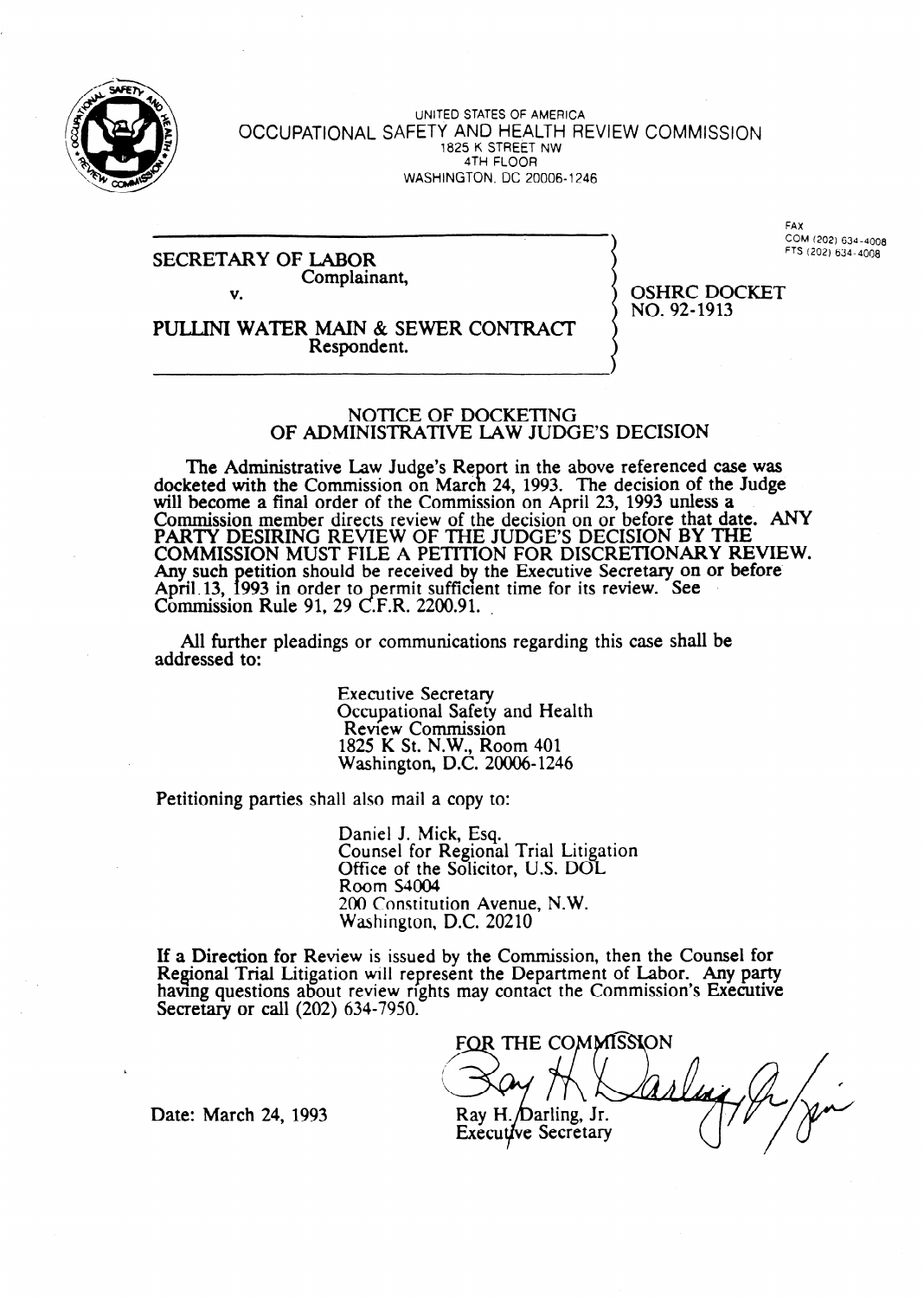## DOCKET NO. 92-1913

## NOTICE IS GIVEN TO THE FOLLOWING:

Daniel J. Mick, Esq. Counsel for Regional Trial Litig <u>olic</u> ation Office of the Solicitor, U.S. DOL Room S4004 200 Constitution Ave., N.W. Washington, D.C. 20210

Patricia Rodenhausen, Esq. Regional Solicitor Office of the Solicitor, U.S. DOL 201 Varick, Room 7O? New York, NY 10014

Blaise F. Parascandola, Esquire Pullini Water Main & Sewer Contractors, Inc. 356 Fulton Street, 3rd Fl. Brooklyn, NY 11201

Irving Sommer Chief Administrative Law Judge Occupational Safety and **Health Review** Commission Room  $417/A$ 1825 K Street, N.W. Washington, DC 20006 1246

## 00106752470:02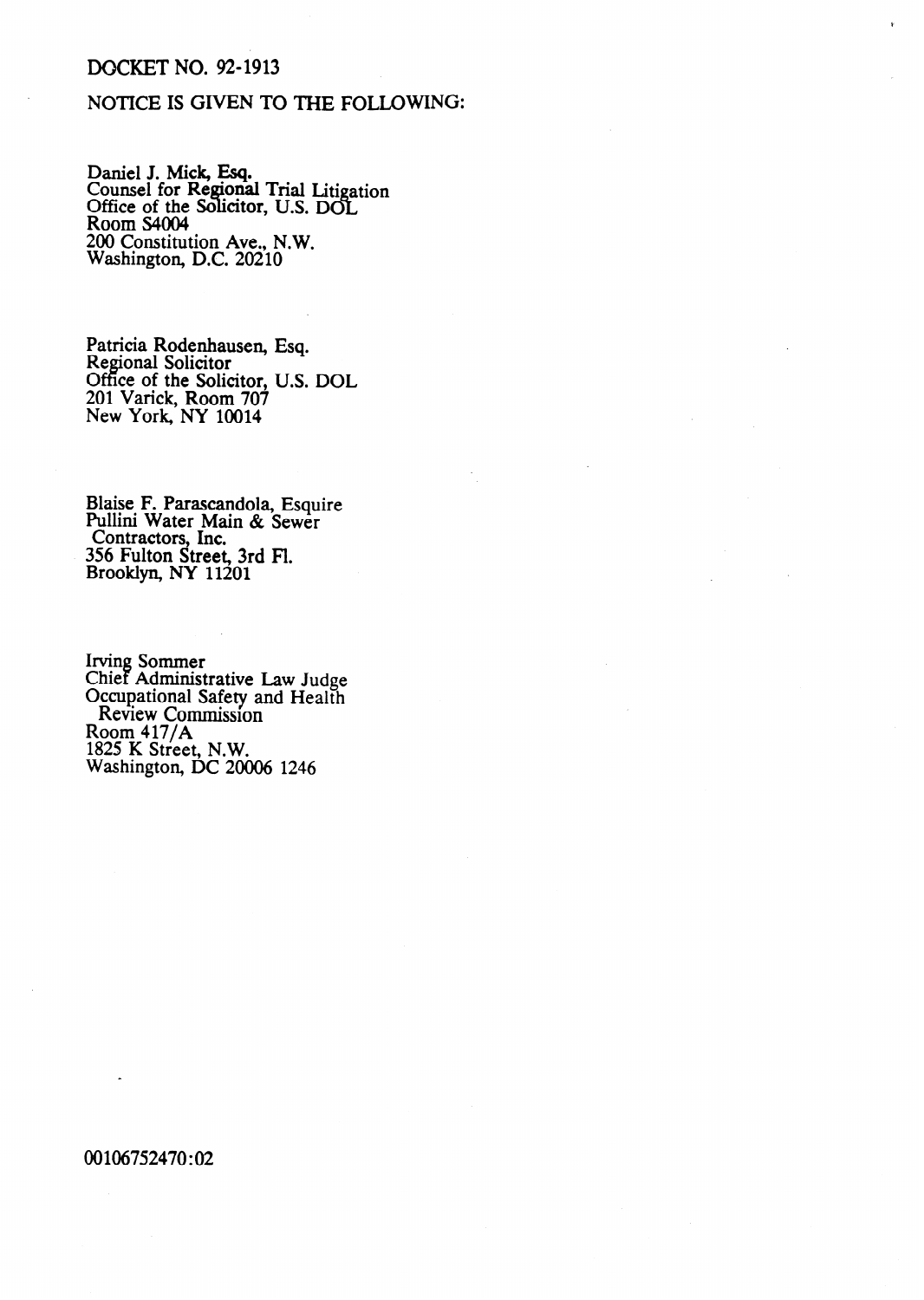

### **UNITED STATES OF AMERICA** OCCUPATIONAL SAFETY AND HEALTH REVIEW COMMISSION **1825** K STREET N.W. **t 4TH FLOOR WASHINGTON DC 20006-1246**

.

**FAX: COM (202) 6344008 FE 634408** 

. .

| SECRETARY OF LABOR,        |  |
|----------------------------|--|
|                            |  |
| Complainant,               |  |
|                            |  |
| v.                         |  |
| PULLINI WATER MAIN & SEWER |  |
|                            |  |
|                            |  |
| Respondent.                |  |
|                            |  |
|                            |  |
|                            |  |

Appearances: . .

> Esther D. Curtwright, Esq.<br>
> U.S. Department of Labor<br>
> 356 Fulton Street, 3 For the Complainant

U.S. Department of Labor 356 Fulton Street, 3rd FL<br>
New York, New York Brooklyn, New York Brooklyn, New York<br>For the Respondent

Docket No. 92-1913

Before: Administrative Law Judge Irving Sommer

## DECISION AND ORDER

Respondent was issued a serious citation and a repeat citation on March 18, 1992. A hearing was held in New York, New York on October 22, 1992, concerning the Secretary of Labor's motion to dismiss the Respondent's notice of contest as not being timely filed.

Diana Cortez, a safety supervisor in the Bayside, New York area office of OSHA testified that the office records which are kept in the regular course of business in said office reveal that the citations were sent to the Respondent on March 19, 1992, by certified mail, return receipt requested. Further, a green card evidencing their receipt by Respondent on March 23, 1992, was returned to said office on March 25, 1992 (transcript, p.9,10).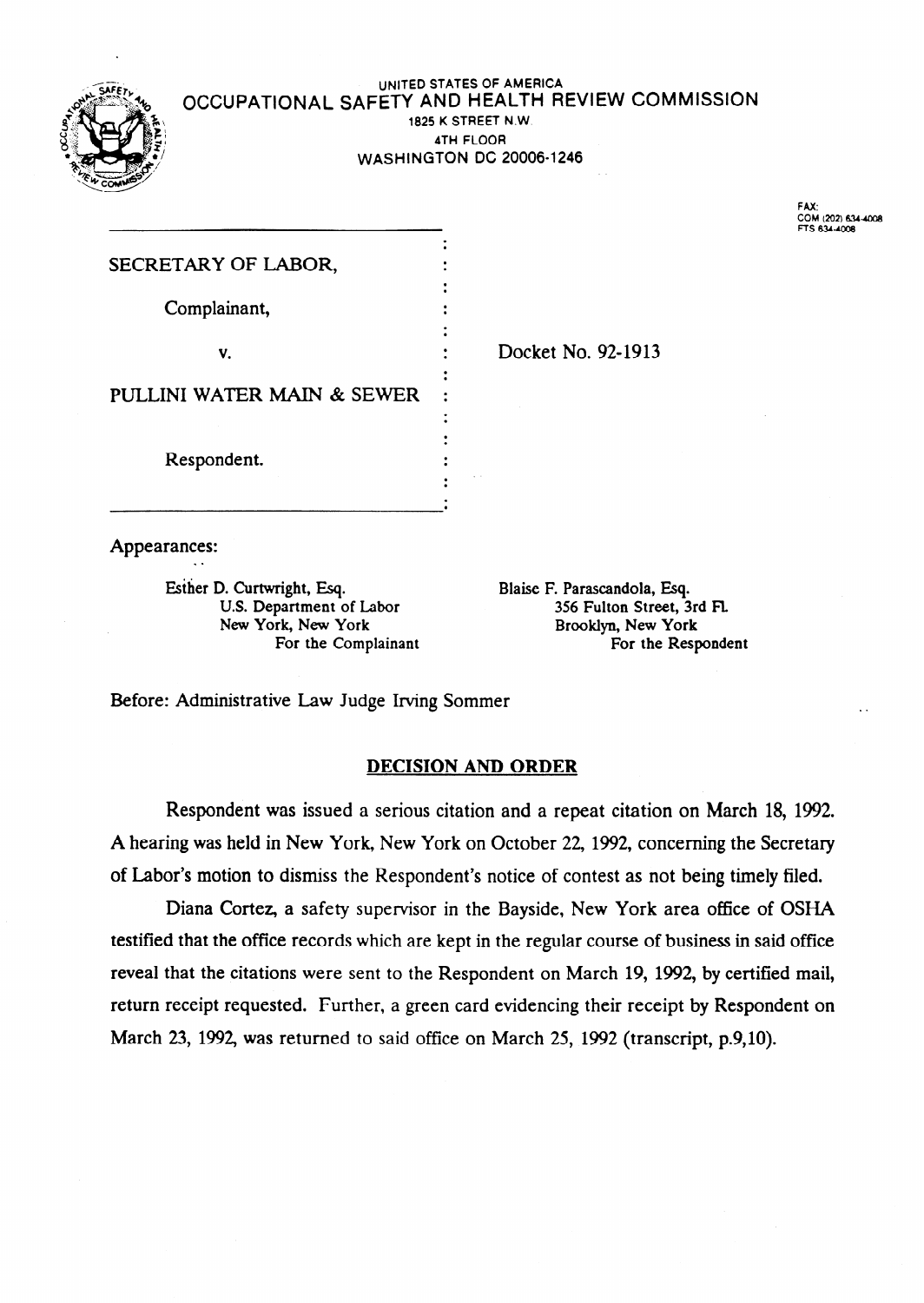Under section lo(a) of the OSH Act, 29 U.S.C. section 659(a), **an** employer must notify the Secretary that it intends to contest the citation or the proposed penalties within fifteen  $(15)$  working days of their receipt. If no such notice is received within such time, the citations and penalties shall be deemed a final order of the Commission and not subject to review by any court or agency. The Respondent in this case had until April 13, 1992, to file its notice of contest timely. However, the official case record reveals that Respondent did not contest these citations until its attorney, Mr. Parascandola, sent a notice of contest letter to the Bayside, New York area office of OSHA dated May 12, 1992, and received by that office on May 14,1992. Since Respondent's notice of contest letter was received beyond the 15 working day contest period, the Bayside area office notified Mr. Parascandola by letter dated May 22, 1992, that they declined to accept his letter as it was an untimely filed notice of contest regarding this matter. Subsequently, by letter dated July 1, 1992, Mr. Parascandola appealed to the Executive Secretary of the Occupational Safety and Health Review Commission to accept his notice of contest of the citations which were previously disallowed as untimely filed by the Bayside OSHA area office. The matter is

now before the undersigned for a decision solely on the issue of the timeliness of the Respondent's notice of contest.

#### DISCUSSION

A careful analysis of the evidence and of the testimony of the witnesses for each party compel the conclusion that the Respondent received the citations on March 23, 1992. Pursuant to section 10(a) of the OSH Act, the company had 15 working days within which to contest these citations, or more specifically in this case a notice of contest had to be received by the OSHA area office on or before April 13, 1992 (transcript, p.14). At the hearing, Respondent's secretary admits (despite protestations that the certified mail package lacked a certified sticker and that the certified card was minus an article number filled-in on the card) that her signature appears on the green certified return receipt card, which reflects that she received the package containing the citations on behalf of the Respondent on March 23, 1992 (transcript, p. 43).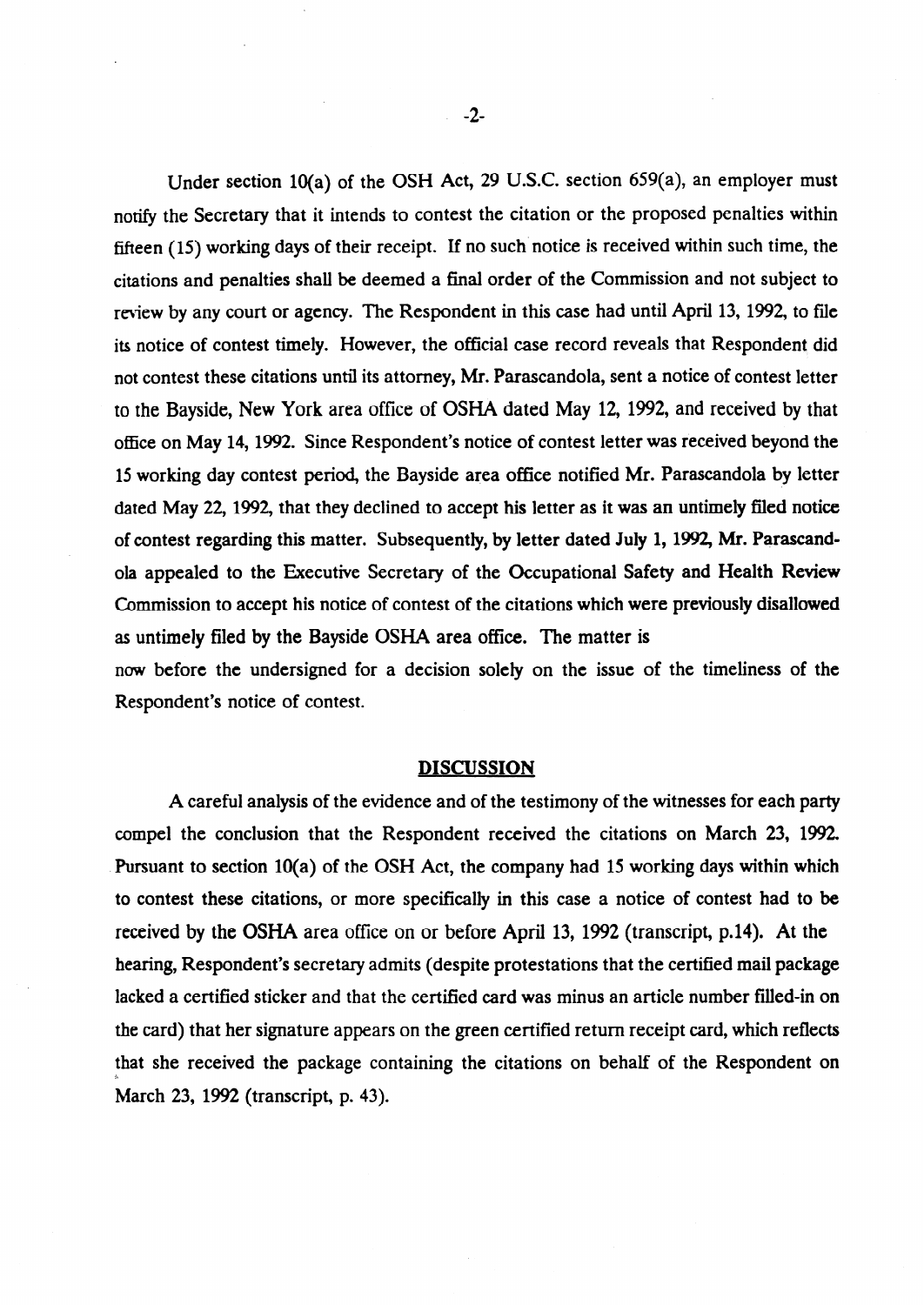Respondent's president, Mr. Pullini, admits that though he had developed a practice for his employees to follow regarding the handling of certified mail, " ... sometimes it may go a little astray because of other interferences we may have at times" (transcript, p. 31). In addition, Mr. Pullini notes on page 32 of the transcript, in response to a question from his attorney regarding when he actually reviewed the citations received in his office on March 23, 1992, that "To the best of my recollection it might have been barring holidays and weekends it<br>might have been a week later where I really got into the grit of it". Further, Mr. Pullini, in response to questions from the Secretary's counsel notes that he read at least the first page of the citations received and instructed his employee to forward the citations to his attorney, Mr. Parascandola, within about a week of their receipt "more or less, give or take" (transcript, p. 39, p. 40). Subsequently, Respondent's attorney sent a notice of contest letter to the Bayside, New York area office of OSHA dated May 12, 1992, and received by that office on May 14, 1992. dated May 12, 1992, and received by the ceived by the ceived by the ceived by the ceived by the ceived by that  $\alpha$ 

The weight of the credible testimony and evidence in this case leads to the inescapable conclusion that the Respondent did not file a notice of contest within the time period required under section  $10(a)$  of the Act. His failure to do so was due solely to his own neglect and negligence in carrying out his business affairs. The citations he received plainly advised him of the requirement to file a notice of contest within the

prescribed time. There is no evidence that the Respondent's failure to file a timely notice of contest was caused by any deception by the Secretary of Labor. Further, Respondent has not provided sufficient evidence that he is entitled to any relief under Rule. 60(b) of the Federal Rules of Civil Procedure.

#### **FINDINGS OF FACT**

 $1.$ Citations were issued to the Respondent on March 18, 1992.

2. The citations were received by the Respondent on March 23, 1992.

3. The fifteen working day period during which the notice of contest was required to be filed ended no later than April 13, 1992.

4. The Respondent did not file a notice of contest until May 12, 1992.

 $-3-$